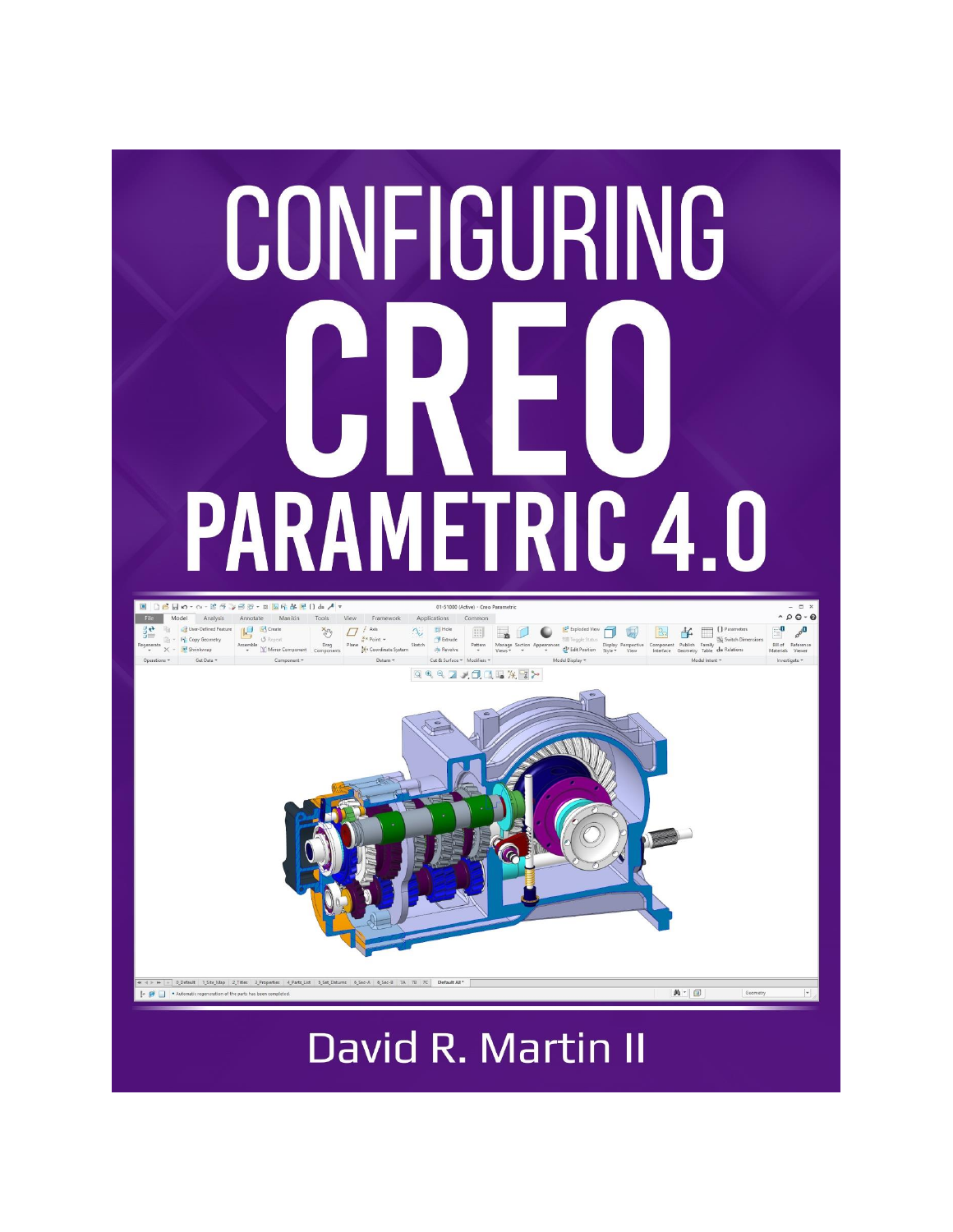# CONFIGURING CREO PARAMETRIC 4.0

## Chapter 3: The User Interface – Graphics

By David Randolph Martin II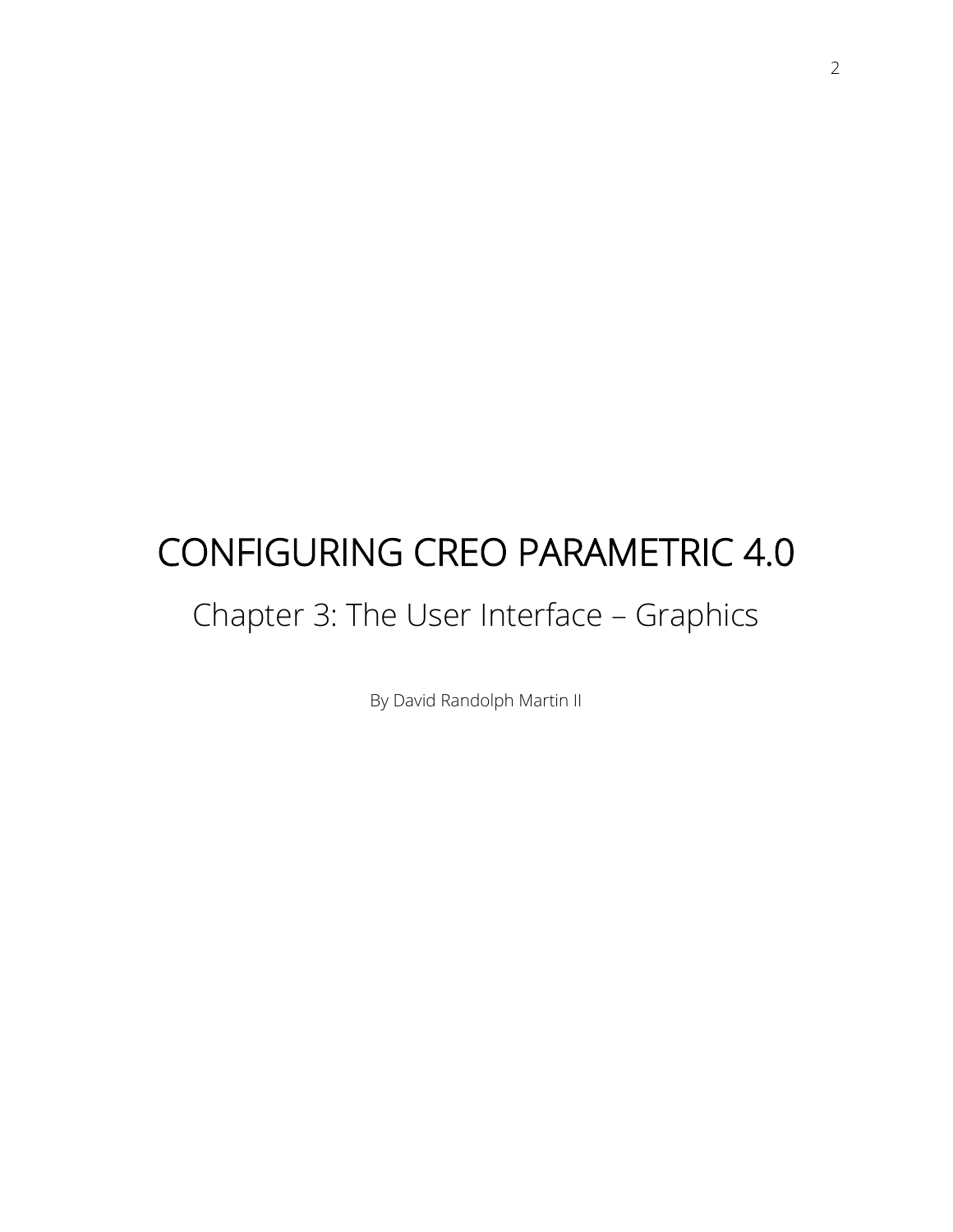© 2018 David Randolph Martin II

All rights reserved. This book or any portion thereof may not be reproduced or used in any manner whatsoever without the express written permission of the publisher except for the use of brief quotations in a book review.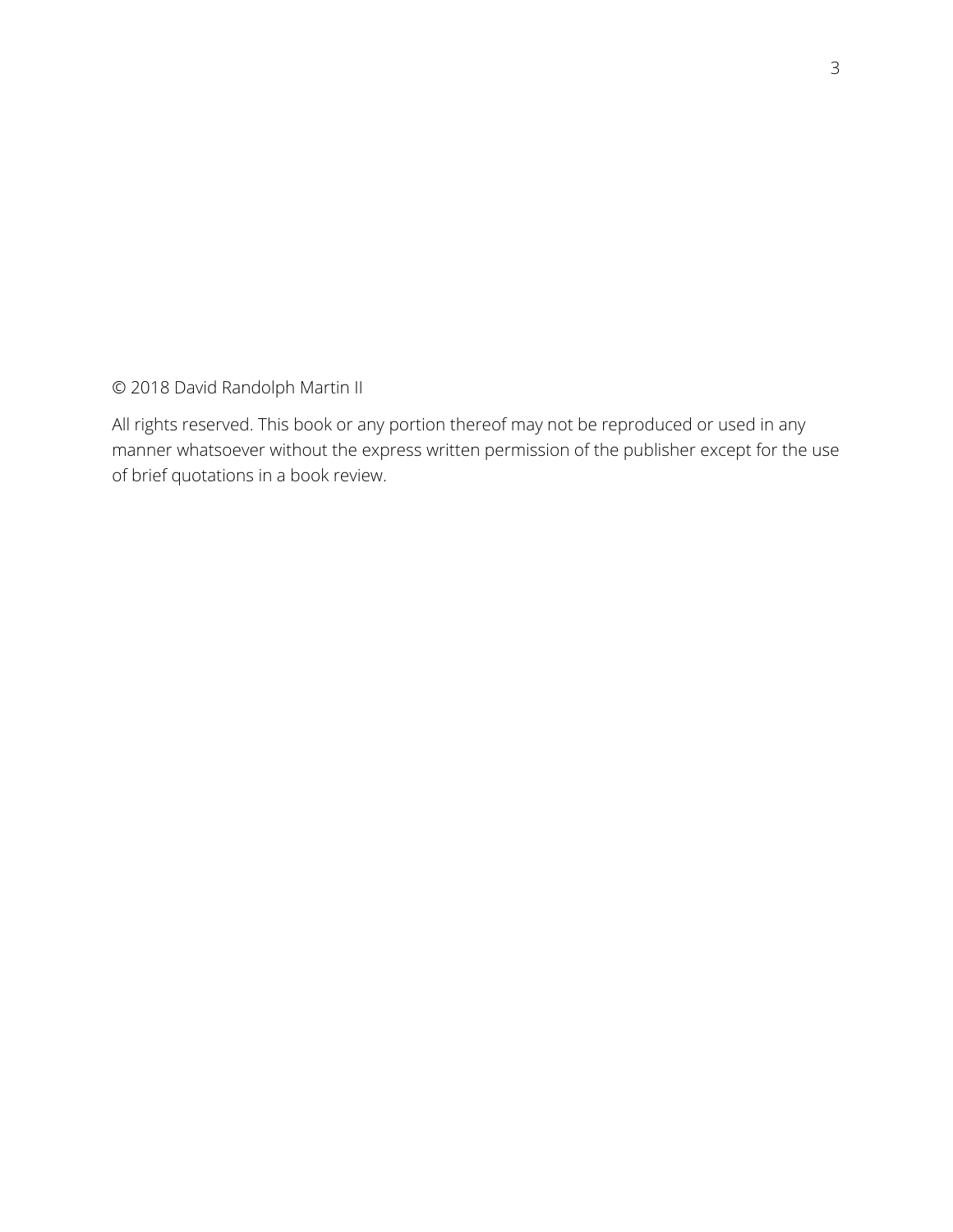## 3. The User Interface – Graphics

#### 3.1. UI Customization File

When you customize the Creo Parametric User Interface (UI), the changes are automatically stored in the creo\_parametric\_customization.ui file. There are a few intricacies that determine where the files are stored and how they are utilized, including:

- The presence of an Administrator UI customization file.
- Windchill.
- Configuration Options.

#### 3.1.1. Administrator UI Customization File

Just like administrators can set configuration options for you, they can also set UI customizations. To create an administrator UI customization file, perform the following steps:

- 1. Customize the interface. This results in an automatically created creo\_parametric\_customization.ui file.
- 2. Rename this file to creo\_parametric\_admin\_customization.ui.
- 3. Store the file in the text folder in the Creo Parametric loadpoint.

This behaves very much like the config.pro file stored in the same location. It is read in first but gets overridden by the settings in the user's UI customization file.

#### 3.1.2. The User's UI Customization File

When the user customizes the interface, another UI customization file is created. If he or she is not connected to Windchill, that file is automatically stored in the following folder:

<user>\AppData\Roaming\PTC\ProENGINEER\Wildfire\.wf\.Settings

This location can be found by opening Windows Explorer and typing %Appdata% into the address bar and hitting the ENTER key: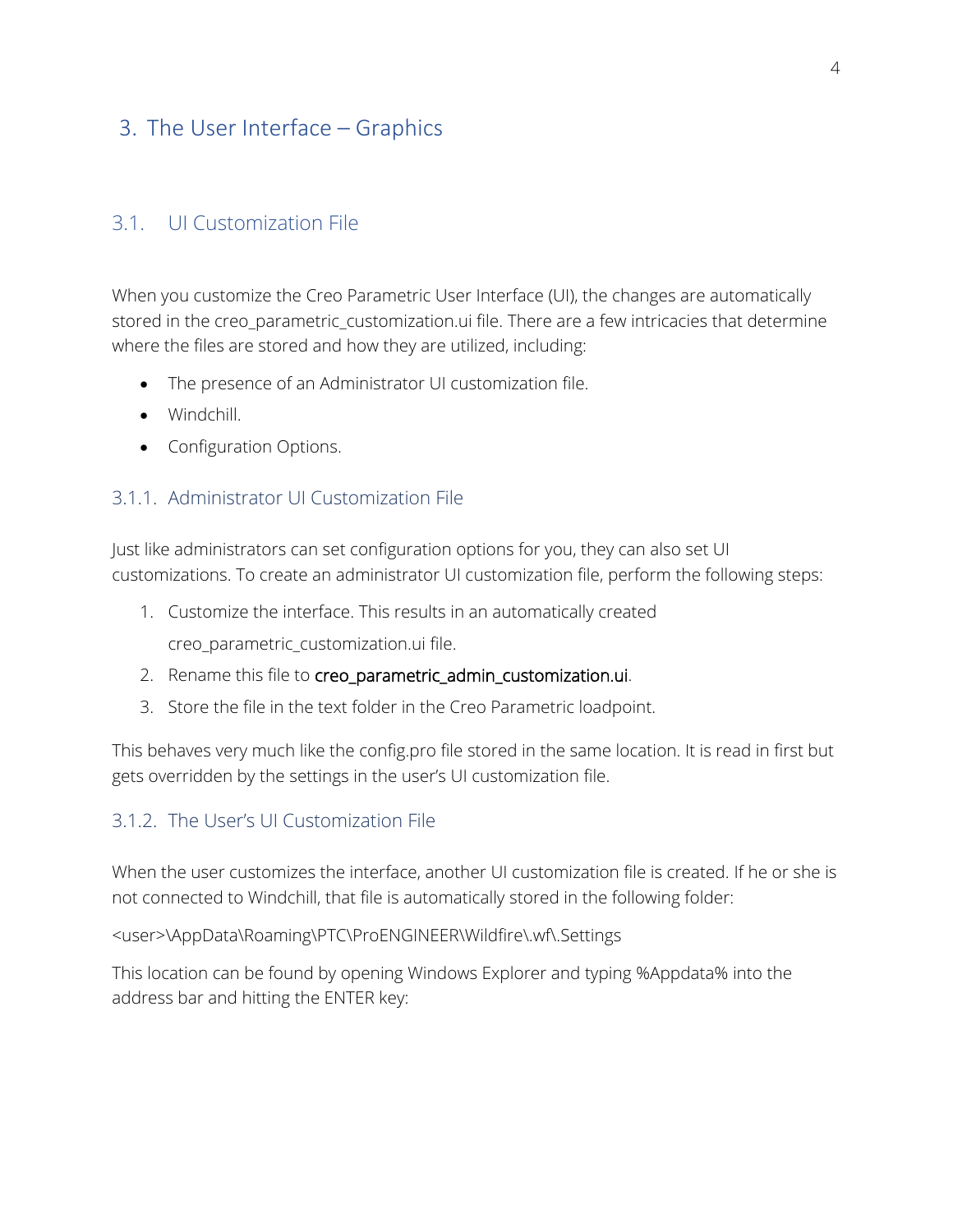| ≞ा⊽<br><b>I V</b><br>Home<br>File                                               | Share<br>View                                                                          | Drive Tools<br>Manage | OS(C.)                                                                             |                                                            |                                                                         |                                                                          |  |
|---------------------------------------------------------------------------------|----------------------------------------------------------------------------------------|-----------------------|------------------------------------------------------------------------------------|------------------------------------------------------------|-------------------------------------------------------------------------|--------------------------------------------------------------------------|--|
| È<br>Pin to Quick<br>Copy<br>access                                             | $\chi$ Cut<br>وكبر<br>W <sub>"</sub> Copy path<br>Paste<br>Paste shortcut<br>Clipboard | Move<br>$to -$        | 唱<br>o۱<br>Delete Rename<br>Copy<br>$to -$<br>$\overline{\phantom{a}}$<br>Organize | New item *<br>F Easy access<br><b>New</b><br>folder<br>New | D Open<br><b>A</b> Edit<br>Properties<br><b>B</b> History<br>۰.<br>Open | Select all<br>$\frac{100}{100}$ Select none<br><b>Relation</b><br>Select |  |
| $\leftarrow$<br>$\rightarrow$<br>%appdata%<br>$\rightarrow$<br>v<br>$\vee$<br>ኈ |                                                                                        |                       |                                                                                    |                                                            |                                                                         |                                                                          |  |
| <b>Quick access</b>                                                             |                                                                                        | Name<br>Apps          | $\wedge$                                                                           | Date modified<br>31-May-17 2:50 PM                         | Type<br><b>File folder</b>                                              | Size                                                                     |  |
| <b>Desktop</b><br>بالمحاسبيين ال                                                | À                                                                                      | backup                |                                                                                    | 08-Jun-17 5:51 PM                                          | File folder                                                             |                                                                          |  |

Once in the Roaming folder, if you navigate to the folder specified above, you will see the UI customization file:

| .Settings<br>∓∣                                                                                            |                                                                                                                    |                                       |                               |                                                                  |                                                                       |  |  |
|------------------------------------------------------------------------------------------------------------|--------------------------------------------------------------------------------------------------------------------|---------------------------------------|-------------------------------|------------------------------------------------------------------|-----------------------------------------------------------------------|--|--|
| File<br>Home<br>Share<br>View                                                                              |                                                                                                                    |                                       |                               |                                                                  |                                                                       |  |  |
| $\chi$ Cut<br>я<br>E<br>W <sub>"</sub> Copy path<br>Pin to Quick Copy<br>Paste<br>Paste shortcut<br>access | Move<br>Copy<br>$to -$<br>$to -$<br>$\overline{\phantom{a}}$                                                       | o p<br>Delete Rename<br>New<br>folder | New item *<br>₹ Easy access ▼ | Dopen -<br>$\lambda$ Edit<br><b>Properties</b><br>A History<br>٠ | Select all<br>$\frac{1}{2}$ Select none<br><b>He Invert selection</b> |  |  |
| Clipboard                                                                                                  | Organize                                                                                                           |                                       | New                           | Open                                                             | Select                                                                |  |  |
| $\omega$                                                                                                   | This PC > OS (C:) > Users > david > AppData > Roaming > PTC > ProENGINEER > Wildfire > .wf > .Settings<br>$\sim$ 0 |                                       |                               |                                                                  |                                                                       |  |  |
| $\wedge$<br>Name                                                                                           | Date modified                                                                                                      | Type                                  | <b>Size</b>                   |                                                                  |                                                                       |  |  |
| pseinfo                                                                                                    | 06-Dec-177:16 PM                                                                                                   | File folder                           |                               |                                                                  |                                                                       |  |  |
| creo_parametric_customization.ui                                                                           | 06-Dec-17 6:14 PM                                                                                                  | Ul File                               | 4 KB                          |                                                                  |                                                                       |  |  |
| web favorites.xml                                                                                          | 05-Nov-173:13 PM                                                                                                   | <b>XML Document</b>                   | 5 KB                          |                                                                  |                                                                       |  |  |
| web_history.xml                                                                                            | 06-Dec-17 5:43 PM                                                                                                  | <b>XML Document</b>                   | 2 KB                          |                                                                  |                                                                       |  |  |
|                                                                                                            |                                                                                                                    |                                       |                               |                                                                  |                                                                       |  |  |
|                                                                                                            |                                                                                                                    |                                       |                               |                                                                  |                                                                       |  |  |

If the user is connected to Windchill, the file will be saved to the PTC\_WF\_ROOT\.Settings folder.

#### 3.1.3. Configuration Option

There is a configuration option that overrides the behavior specified in section 3.1.2. If *load\_ui\_customization\_run\_dir* is set to yes, then Creo Parametric will save User Interface changes to and load them from the Run directory instead.

For more information about the Run directory, see section 2.2.2 on Changing the Startup Directory.

## 3.2. Config.win File

Prior to the release of Creo Parametric 1.0, UI customizations were stored in a file called config.win. As of Creo Parametric 3.0, any customizations made to modes involving a the ribbon interface are stored in the creo\_parametric\_customization.ui file. In the unlikely event that you are using Report mode or Markup mode, if you customize the interface, those changes will be stored in config.win.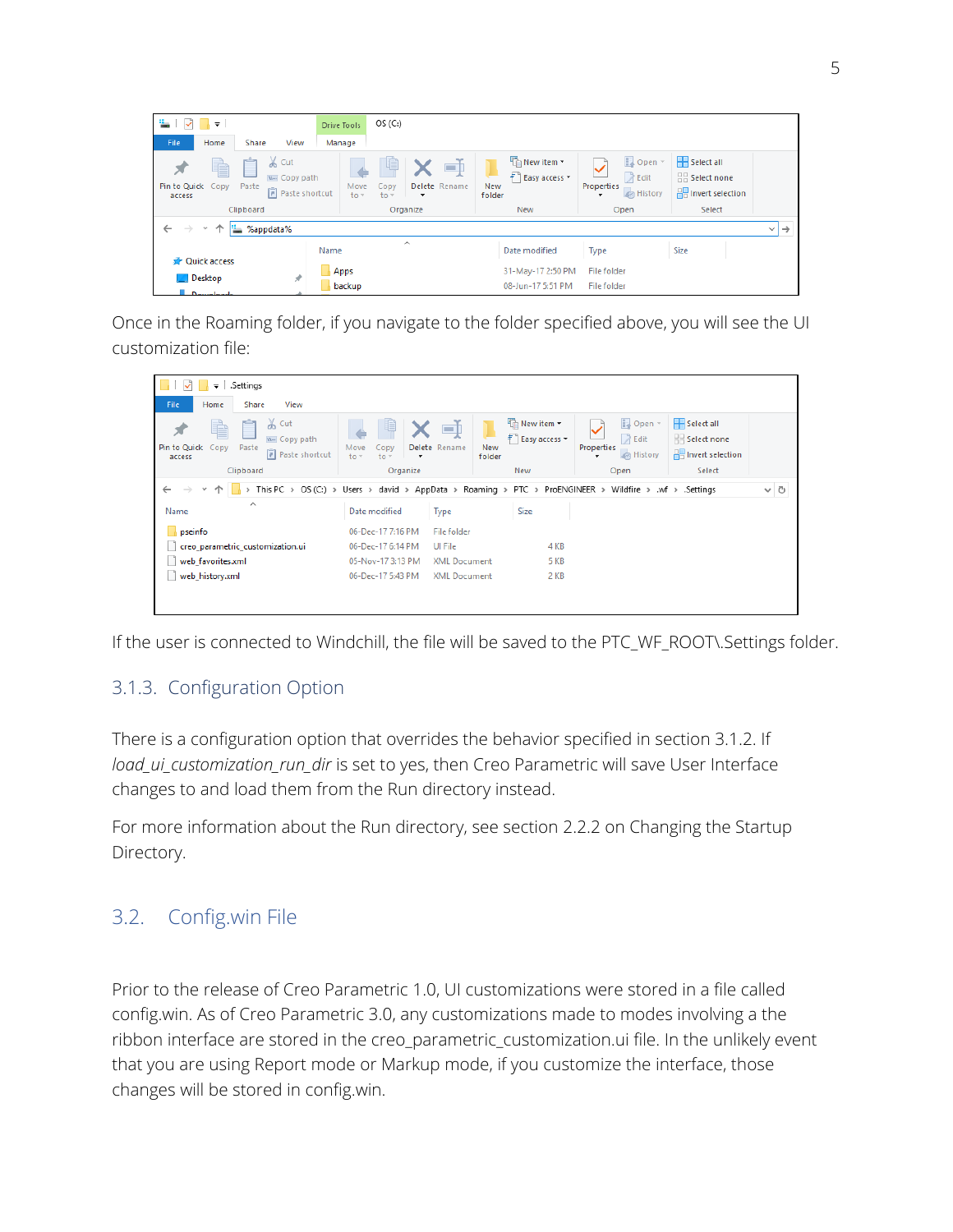### 3.3. Working in Full Screen

In Creo Parametric 4.0, certain commands still trigger the Menu Manager (more so in Drawing Mode than Part or Assembly). Because of that, Creo Parametric still does not open full screen by default.

![](_page_5_Figure_2.jpeg)

*Examples of Menu Managers in Creo Parametric 4.0.*

Setting the configuration option *open\_window\_maximized* to yes starts and keeps you in full screen.

#### 3.4. Presentation Mode

Presentation Mode was added in Creo Parametric 4.0. When you are in Presentation Mode, the interface increases to use the full screen, and the following parts of the interface are hidden:

- The Ribbon.
- The Navigator.
- The Message Area.

You will see the Graphics Area, the In Graphics Toolbar, and the tabs for Combination States if you have them enabled: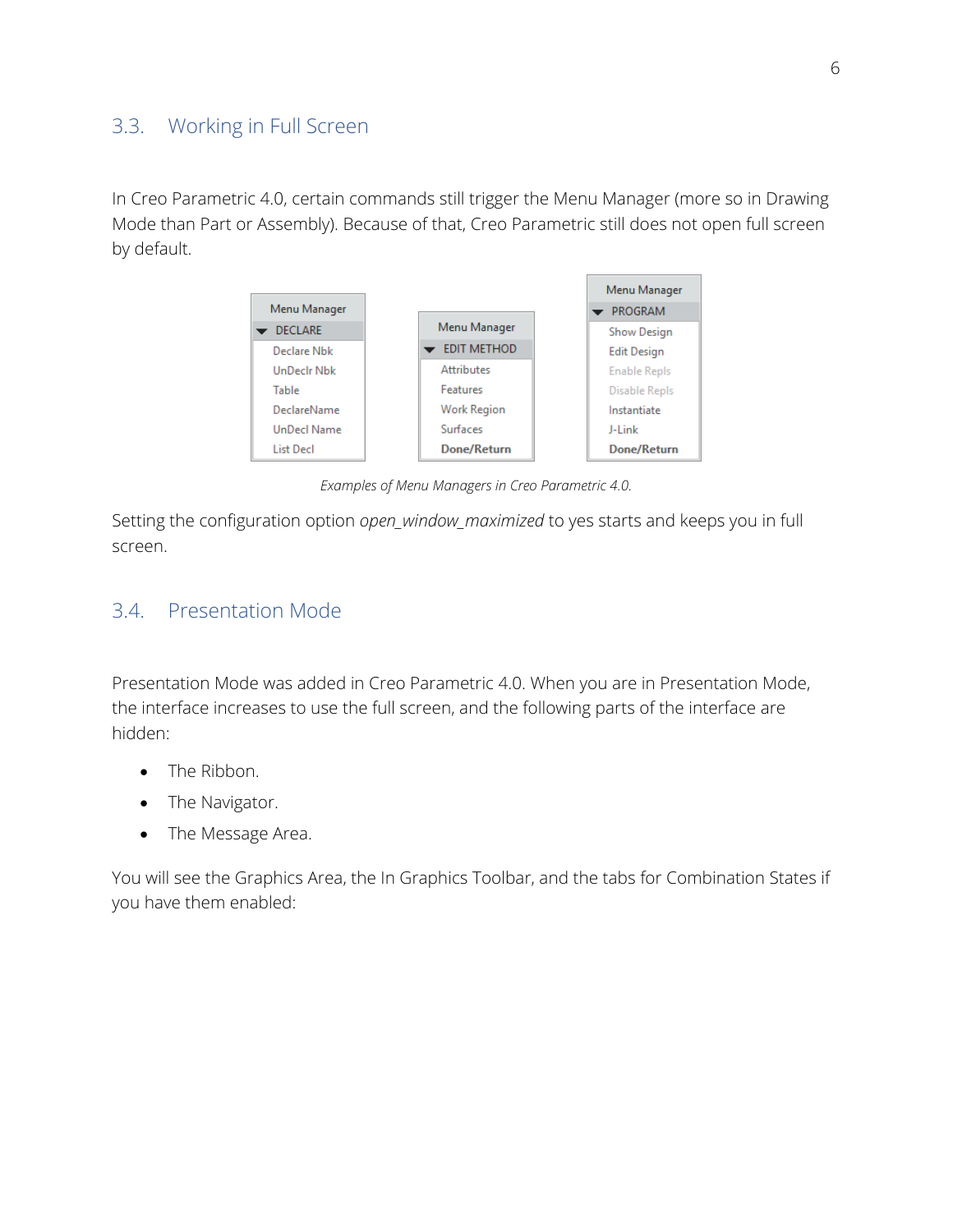![](_page_6_Picture_0.jpeg)

To enter and exit Presentation Mode, use the F11 key. You can also enter and exit using the icon on the right from the toolbar in the lower left corner of the interface:

![](_page_6_Picture_2.jpeg)

When you enter Presentation Mode, the following warning will open in the lower left corner of the interface:

![](_page_6_Picture_4.jpeg)

While you are in Presentation Mode, moving your mouse over the top, left, or bottom sides of the screen will bring up the Ribbon, Navigator, and Message Area, respectively. While hovering over the bottom of the screen, right clicking on the Message Area will open a menu with the option to Pin Status Bar while in Presentation Mode: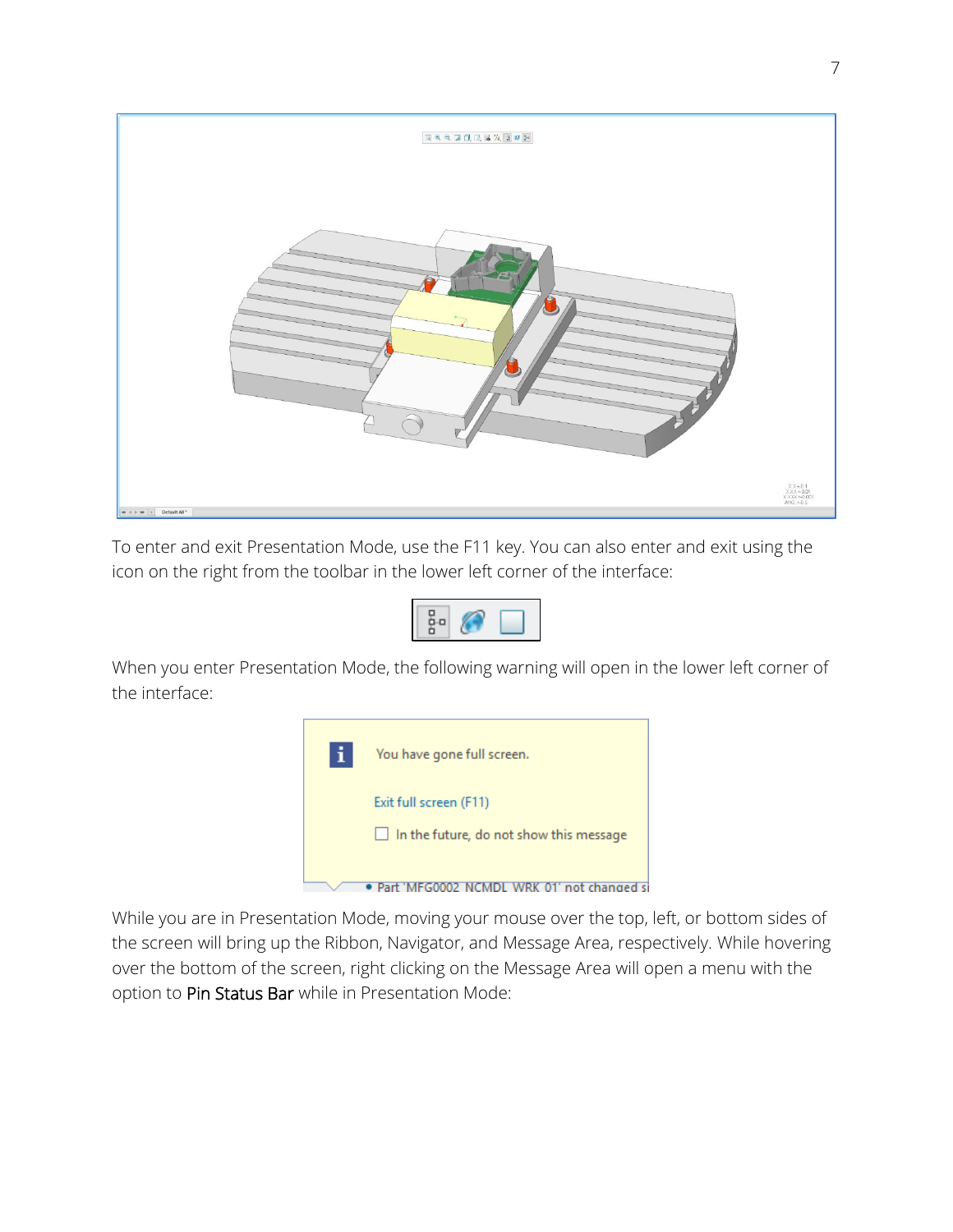| Pin Status Bar |
|----------------|
| Message Log    |
| Date and Time  |
| Undo           |
| Cut            |
| Copy           |
| Paste          |
| Delete         |
| Select All     |

## 3.5. System Appearance

Creo Parametric 4.0 introduced Themes to control the skin of the interface. The Default Theme has changed to a light grey background instead of the default white in Creo Parametric 3.0 to reduce eye strain. The Theme controls both the Interface and System Colors.

The Themes available out of the box are:

- Default Theme
- Light Theme (Creo Parametric 3.0 default)
- Dark Theme
- Custom Theme

The choices for Interface are:

- Default
- Light
- Dark

The choices for System Colors are:

- Default
- Light (Previous Creo Default)
- Dark
- Black on White
- White on Black
- Custom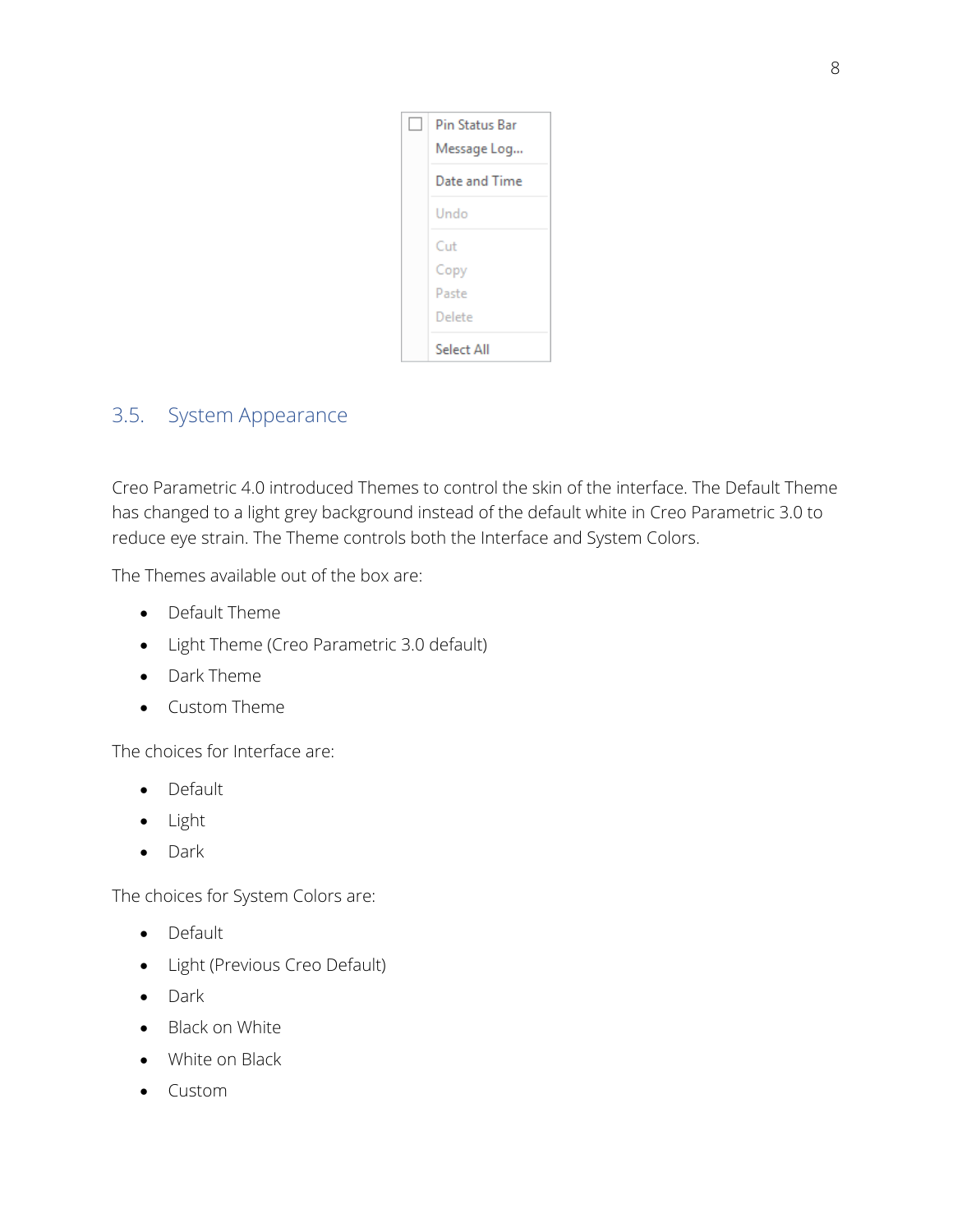The Theme, Interface, and System Colors can be changed by clicking File > Options > System Appearance.

Some people prefer the System Colors that were available in Pro/ENGINEER Wildifire and earlier versions. Those can be downloaded from the PTC Knowledge Base here. Note that accessing this page requires a PTC.com account enabled with user support. The Import button to the right of System Colors can be used to load a System Colors File.

Creo Parametric Options x **Favorites** Theme: Default Theme  $\left| \mathbf{v} \right|$ Environment System Appearance **Model Display** Default  $\overline{\phantom{a}}$ Interface: **Entity Display** Selection System Colors: Default  $\overline{\phantom{0}}$ Import Sketcher Assembly **Global Colors** Notification Center  $\blacktriangledown$  Graphics Data Exchange Sheetmetal  $\blacksquare$   $\blacktriangleright$  Geometry  $\blacksquare$   $\blacktriangledown$  Datum ▼ Secondary selected **Update Control** Additive Manufacturing Hidden Line  $\blacksquare$   $\blacktriangleright$  Letter Previewed geometry  $\blacksquare$   $\blacktriangleright$  Sketch  $\begin{array}{|c|c|c|}\n\hline\n\multicolumn{1}{|c|}{\hline\n\multicolumn{1}{c|}{\hline\n\multicolumn{1}{c|}{\hline\n\multicolumn{1}{c|}{\hline\n\multicolumn{1}{c|}{\hline\n\multicolumn{1}{c|}{\hline\n\multicolumn{1}{c|}{\hline\n\multicolumn{1}{c|}{\hline\n\multicolumn{1}{c|}{\hline\n\multicolumn{1}{c|}{\hline\n\multicolumn{1}{c|}{\hline\n\multicolumn{1}{c|}{\hline\n\multicolumn{1}{c|}{\hline\n\multicolumn{1}{c|}{\hline\n\multicolumn{$  $\overline{\phantom{a}}$ Secondary previewed geometry ▼ Customize Ribbon  $\blacksquare$   $\blacktriangleright$  Curve  $\overline{\phantom{a}}$ \* Background  $\|\cdot\|$   $\star$  Secondary highlight **Ouick Access Toolbar Shortcut Menus**  $\Box$ Ouilt  $\begin{array}{|c|c|c|}\n\hline\n\multicolumn{1}{|c|}{\blacktriangleleft} & \text{Edge highlight}\n\end{array}$ п ▼ Shaded Edge **Keyboard Shortcuts**  $\overline{\phantom{a}}$ Preselection highlight Manufacturing volume **Window Settings**  $\blacksquare$   $\blacktriangleright$  Sheet metal  $\blacksquare$   $\blacktriangleright$  Selected Licensina  $\blacktriangleright$  Datum **Configuration Editor** Þ Geometry ▼ Sketcher Geometry  $\blacktriangleright$  Reference  $\blacktriangleright$  Spline control line  $\left\vert \mathbf{v}\right\vert$ Geometry entity end point ▼ Strong dimension  $\boldsymbol{\mathrm{v}}$ Curvature Centerline Weak dimension  $\star$ Curvature porcupine  $\left. \rightarrow \right.$ Locked dimension  $\overline{\phantom{a}}$ Shaded closed loop Construction  $\begin{array}{|c|c|} \hline \quad \bullet \quad \bullet \quad \text{Guides} \end{array}$ **COL**  $\blacktriangleright$  Constraint Colors: Export **OK** Cancel **Export Configurations...** 

Regardless of which Theme the user starts with, the colors used can be customized further.

The colors are organized into three main categories:

- Global Colors
- **ECAD Conductor Colors**
- Simulation Entity Colors

The Global Colors are broken down into the following subcategories:

• Graphics, for things like: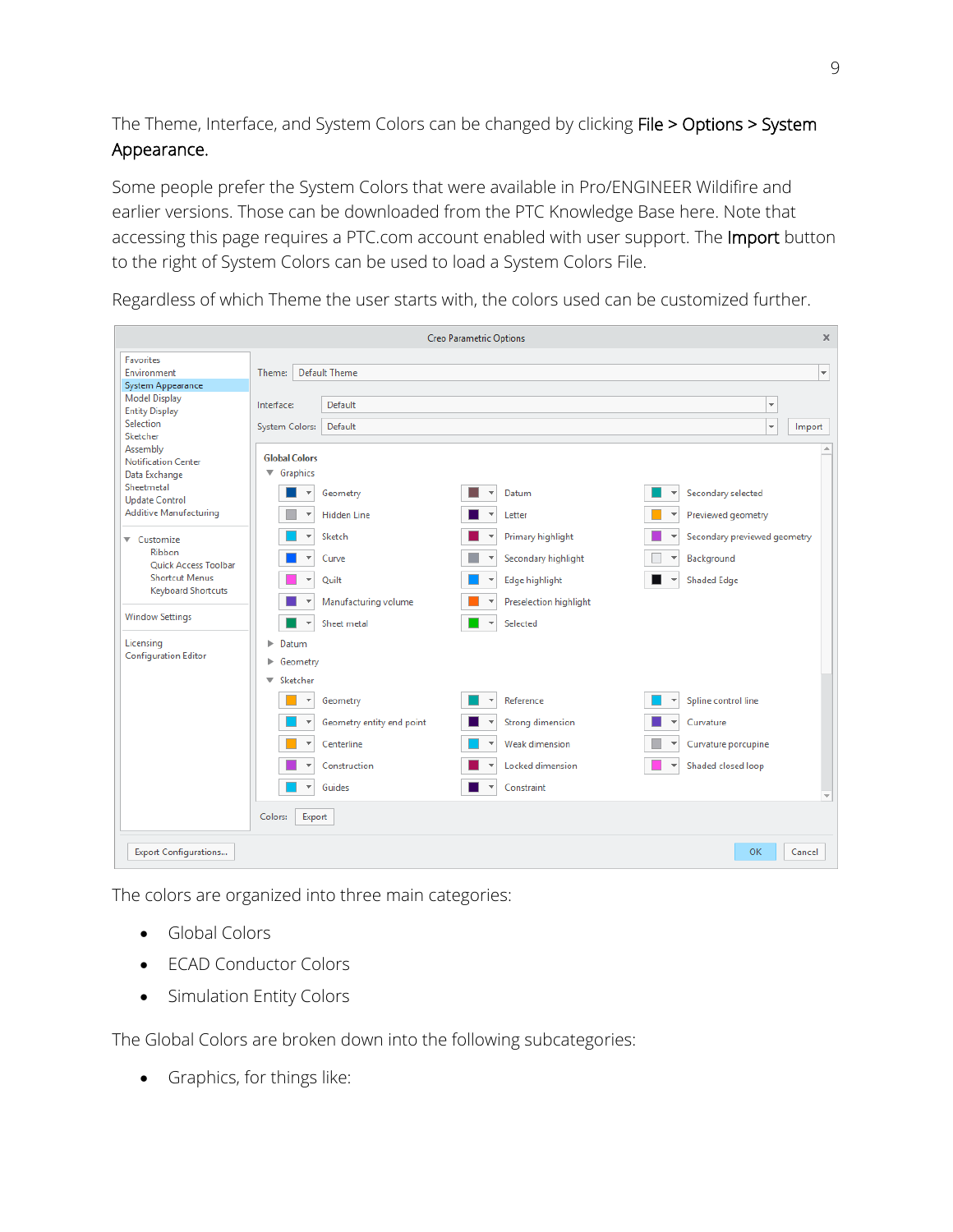- o Background color, letter color, and datum tags.
- o Geometry (solid wireframe), hidden line edges, shaded edges, and quilts.
- o Preselection, selection, and highlighting.
- Datums, including datum plane sides and datum tags.
- Geometry, including the edge colors for one-sided and two-sided edges.
- Sketcher, for things like:
	- o Entities and endpoints.
	- o References, dimensions, and constraints.
	- o Analysis and diagnostics.
- Simple Search.

After customizing the colors, click the Export button to save the syscol.scl file to a different location. Then set the configuration option *system\_colors\_file* to the folder and filename.

Note: the following configuration options for colors were removed in Creo Parametric 4.0:

- system\_background\_color
- system\_curves\_color
- system\_geometry\_color
- system\_hidden\_color
- system\_highlight\_color
- system\_letter\_color
- system\_section\_color
- system\_sheetmetal\_color

#### 3.5.1. Lower Left Corner Text

When you apply certain actions to the model, text will display in the lower left corner of the Graphics Area. For example:

> Insert Mode Clipping State: A Layer State:LAYER\_STATE001 Explode State:DEFAULT EXPLODE Style State:DEFAULT STYLE On-Demand Simp Rep:EXTERIOR

Some of the actions that will display this information includes:

- Entering Insert Mode
- Applying View Manager actions:
	- o Simplified Representations o Cross Sections

![](_page_9_Picture_27.jpeg)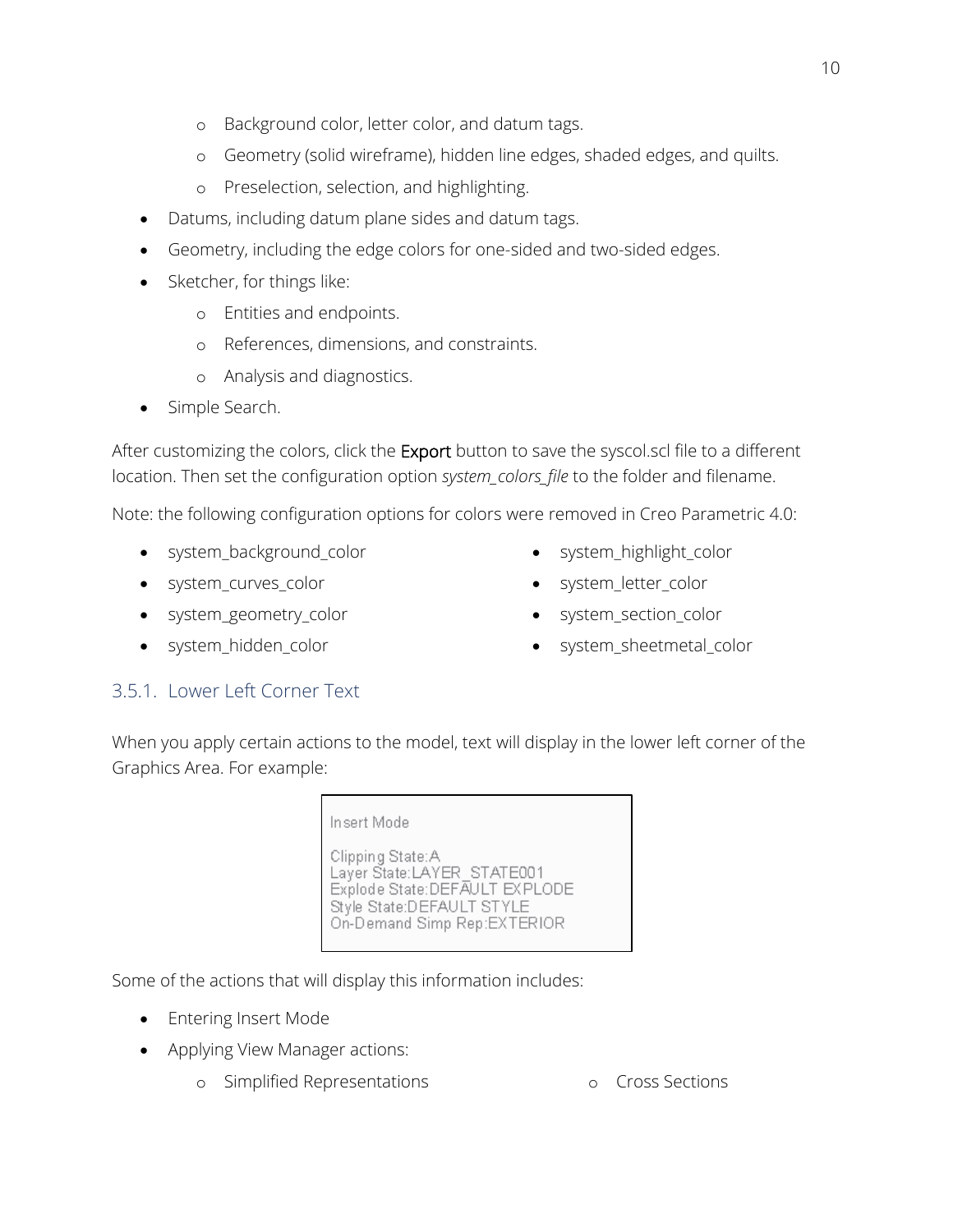- o Explode States
- o Style States
- o Layer States
- o Appearance States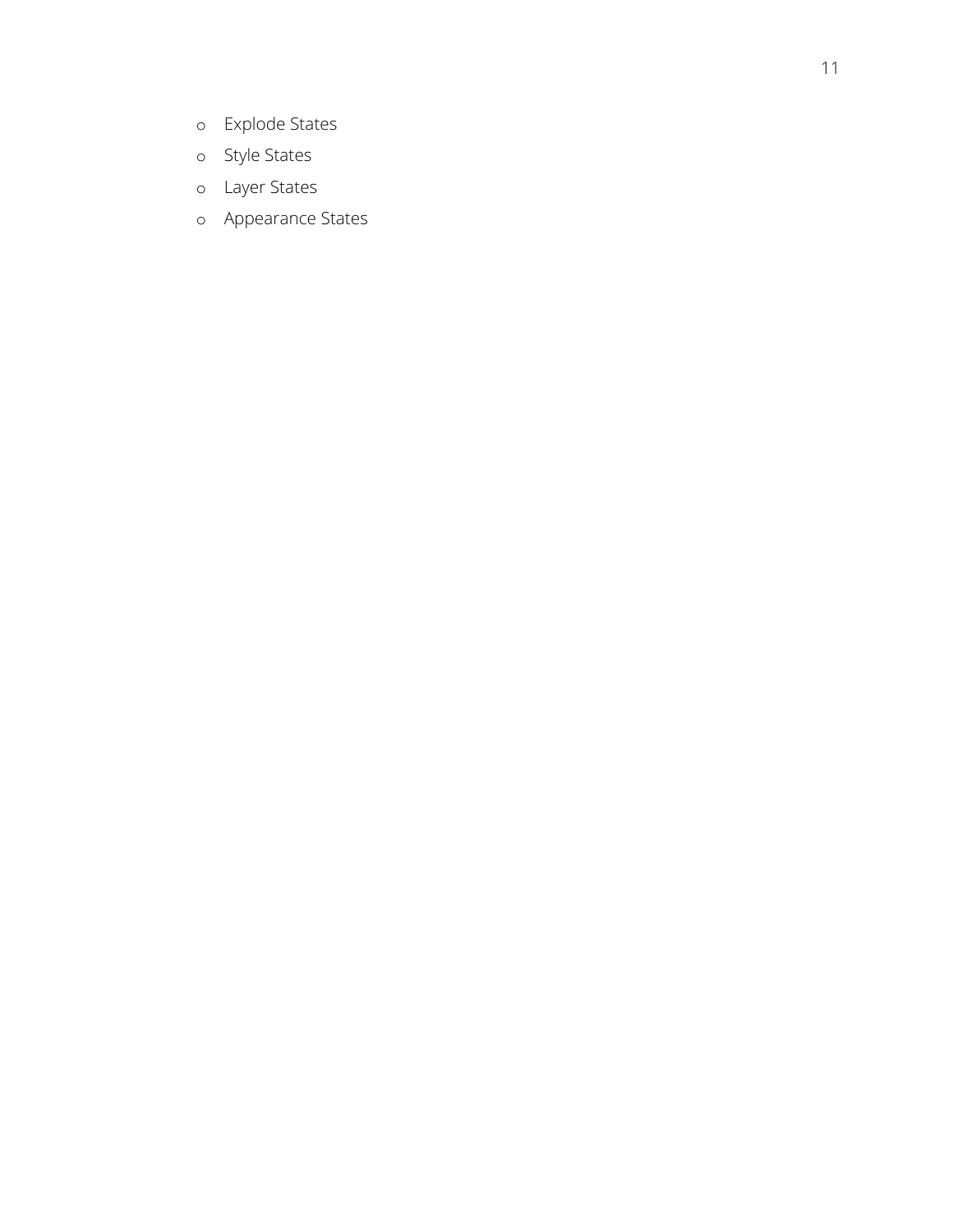Sometimes you do not want this text to appear, such as when you are presenting in Creo Parametric during a design review or creating images of your model. Unfortunately, there is no direct way to turn off this information from displaying in the Graphics Area. As an alternative, you can change the color of the text to match the background color. This text is controlled by the Secondary highlight color.

To change this, perform the following steps:

- 1. Click File > Options > System Appearance.
- 2. Expand Graphics.
- 3. Click on Secondary highlight and change the color to the same color as Background.

| <b>Creo Parametric Options</b>                          |                                           |                      |                          |                     |                              | $\times$                           |
|---------------------------------------------------------|-------------------------------------------|----------------------|--------------------------|---------------------|------------------------------|------------------------------------|
| <b>Favorites</b><br>Environment                         | Theme:<br>Custom                          |                      |                          |                     |                              | $\overline{\phantom{a}}$           |
| System Appearance                                       |                                           |                      |                          |                     |                              |                                    |
| <b>Model Display</b><br><b>Entity Display</b>           | Interface:                                | Default              |                          |                     |                              | $\overline{\mathbf{v}}$            |
| Selection                                               | <b>System Colors:</b>                     | Custom               |                          |                     |                              | $\overline{\phantom{a}}$<br>Import |
| Sketcher                                                |                                           |                      |                          |                     |                              |                                    |
| Assembly<br><b>Notification Center</b><br>Data Exchange | <b>Global Colors</b><br>$\nabla$ Graphics |                      |                          |                     |                              |                                    |
| Sheetmetal<br><b>Update Control</b>                     | $\overline{\mathbf{v}}$                   | Geometry             | $\overline{\phantom{a}}$ | Datum               | $\overline{\mathbf{v}}$      | Secondary selected                 |
| <b>Additive Manufacturing</b>                           | $\overline{\mathbf{v}}$                   | <b>Hidden Line</b>   | $\overline{\phantom{a}}$ | Letter              | $\overline{\mathbf v}$       | Previewed geometry                 |
| ▼ Customize                                             |                                           | Sketch               |                          | Primary highlight   | $\overline{\phantom{a}}$     | Secondary previewed geometry       |
| Ribbon<br><b>Ouick Access Toolbar</b>                   | $\overline{\mathbf{v}}$                   | Curve                |                          | Secondary highlight | $\overline{\mathbf{v}}$      | Background                         |
| <b>Shortcut Menus</b>                                   | $\overline{\mathbf{v}}$                   | Quilt                |                          | <b>Use Default</b>  | п<br>$\overline{\mathbf{v}}$ | <b>Shaded Edge</b>                 |
| <b>Keyboard Shortcuts</b>                               |                                           | Manufacturing volume |                          | <b>Theme Colors</b> |                              |                                    |
| <b>Window Settings</b>                                  |                                           | Sheet metal          |                          |                     |                              |                                    |
| Licensing                                               | Datum<br>ь.                               |                      |                          |                     |                              |                                    |
| <b>Configuration Editor</b>                             | ▶ Geometry                                |                      |                          |                     |                              |                                    |
|                                                         | $\blacktriangleright$ Sketcher            |                      | ۲                        | More Colors         |                              |                                    |
|                                                         | Simple Search<br>ь.                       |                      |                          |                     |                              |                                    |

#### 4. Click OK.

If you perform this often, you may want to consider creating a Mapkey to automate these steps.

## 3.6. Model Display

Model Display settings control:

- The type of projection.
- Display of entities when spinning the model.
- Shading.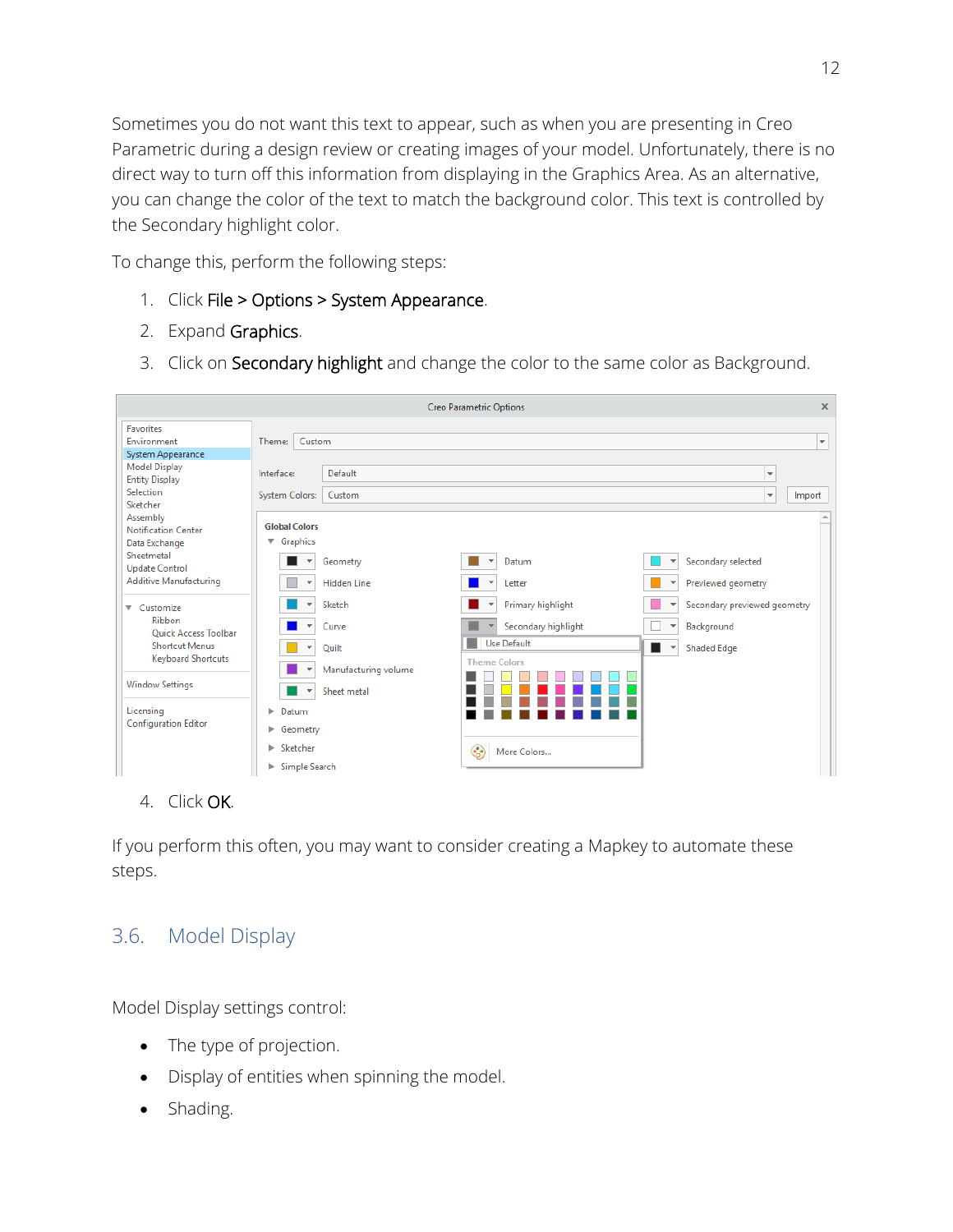• Rendering.

To access these controls, click File > Options > Model Display:

| <b>Creo Parametric Options</b><br>x                                                                                                                                                                        |                                                                                                                                                                                                                                                                                                                                                                                                                                                            |  |  |  |  |  |
|------------------------------------------------------------------------------------------------------------------------------------------------------------------------------------------------------------|------------------------------------------------------------------------------------------------------------------------------------------------------------------------------------------------------------------------------------------------------------------------------------------------------------------------------------------------------------------------------------------------------------------------------------------------------------|--|--|--|--|--|
| <b>Favorites</b>                                                                                                                                                                                           | Change how the model is displayed.                                                                                                                                                                                                                                                                                                                                                                                                                         |  |  |  |  |  |
| Environment<br><b>System Appearance</b>                                                                                                                                                                    | $\Delta$<br>Model orientation                                                                                                                                                                                                                                                                                                                                                                                                                              |  |  |  |  |  |
| <b>Model Display</b>                                                                                                                                                                                       | Default model orientation:<br><b>Trimetric</b><br>$\overline{\phantom{a}}$                                                                                                                                                                                                                                                                                                                                                                                 |  |  |  |  |  |
| <b>Entity Display</b><br>Selection<br>Sketcher<br>Assembly<br><b>Notification Center</b><br>Data Exchange<br>Sheetmetal<br><b>Update Control</b><br><b>Additive Manufacturing</b><br>▼ Customize<br>Ribbon | Model display settings when reorienting the model<br>$\triangledown$ Show the orientation center<br>Show datums<br>▽<br><b>Fast hidden lines removal</b><br>$\vee$ Show surface mesh<br>Show silhouette edges<br>Use time to draw frames<br>Set frames per seconds rate to: 3<br>$\frac{\Delta}{\Psi}$<br>$\triangledown$ Show animation                                                                                                                   |  |  |  |  |  |
| <b>Ouick Access Toolbar</b><br><b>Shortcut Menus</b><br><b>Keyboard Shortcuts</b>                                                                                                                          | Set maximum number of seconds spent animating to:<br>1.0<br>$\blacktriangle$<br>Set minimum number of frames displayed for animation to:<br>6<br>$\overline{\phantom{a}}$                                                                                                                                                                                                                                                                                  |  |  |  |  |  |
| <b>Window Settings</b>                                                                                                                                                                                     | Shaded model display settings<br>Set shade quality to: $ 3 $                                                                                                                                                                                                                                                                                                                                                                                               |  |  |  |  |  |
| Licensing<br><b>Configuration Editor</b>                                                                                                                                                                   | ÷<br>$\triangledown$ Show surface features<br>Show datum curve features<br>Shade very small surfaces<br>Shade manufacturing reference model<br>Use level of detail for the shaded model when manipulating the view<br>Set detail percentage to: 50<br>$\frac{A}{\pi}$<br>Show textures on shaded model<br>$\triangleright$ Enable transparency<br>Order Independent<br>Transparency:<br>$\overline{\phantom{a}}$<br>V Show clinned model as solid<br>Apply |  |  |  |  |  |
| <b>Export Configurations</b>                                                                                                                                                                               | OK<br>Cancel                                                                                                                                                                                                                                                                                                                                                                                                                                               |  |  |  |  |  |

Almost all the settings have a corresponding configuration option. Some of the ones you may find more useful, along with their configuration option in parentheses, include:

- Default Model Orientation (orientation): the axonometric projection of the model on the computer screen can be Isometric, Trimetric, or User Defined.
- Model display settings when reorienting the model:
	- o Show the orientation center (spin\_with\_orientation\_center).
	- o Show datums (spin\_with\_part\_entities).
	- o Show silhouette edges (spin\_with\_silhouettes).
	- o Show animation. To turn this off, set the option max\_animation\_time to 0.
- Shaded model display settings:
	- o Shade quality level (shade\_quality), from 1 to 50.
	- o Show surface features (shade\_surface\_feat).
	- o Show datum curve features (shade\_with).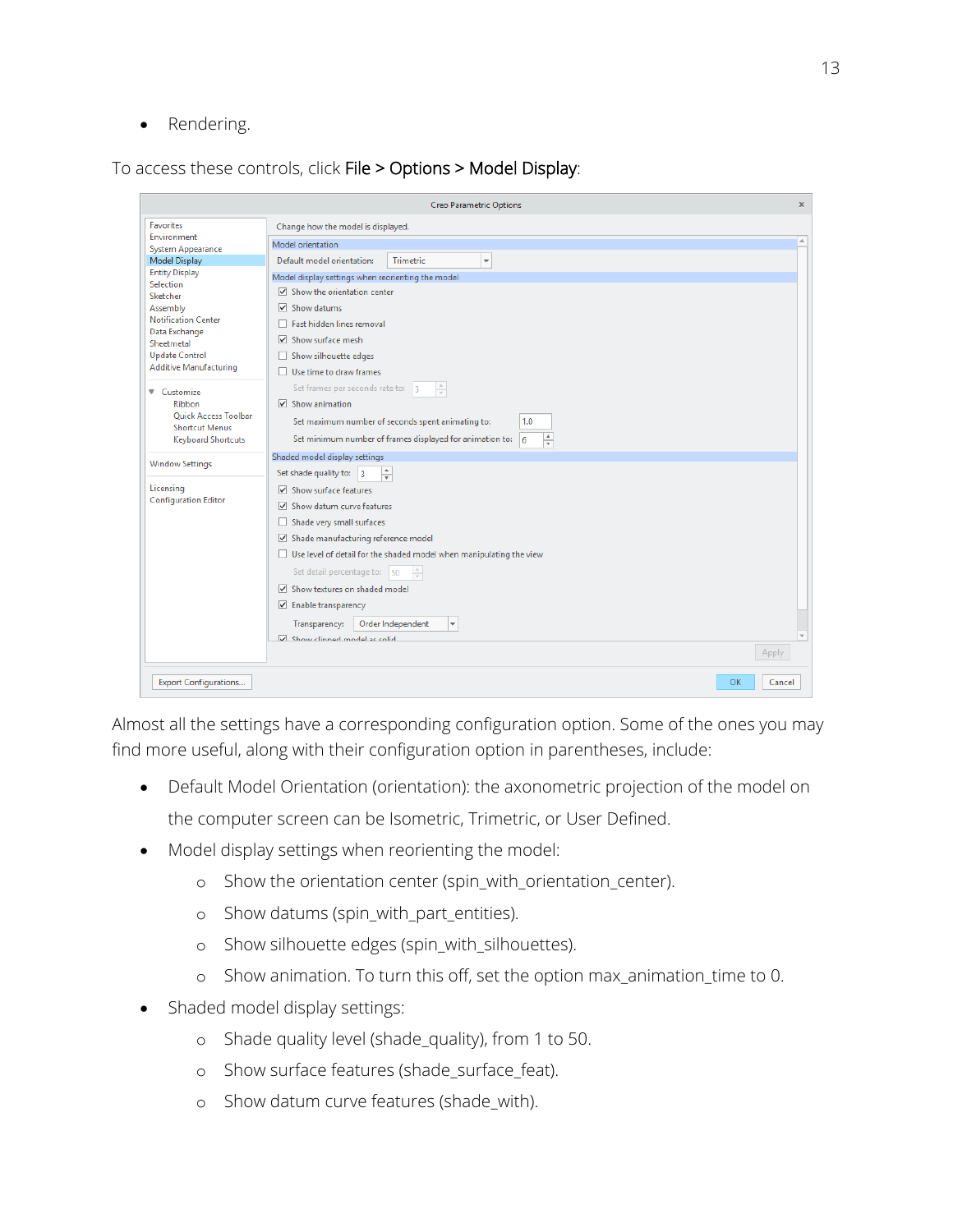- o Shade very small surfaces (skip\_small\_surfaces).
- o Show textures on shaded model (texture).
- o Enable transparency (transparency).

## 3.7. Entity Display

Entity Display allows us to control things like:

- Default display for models: Wireframe, Hidden Line, No Hidden Line, Shading, Shading with Edges, and Shading with Reflections.
- Edge Display Quality: low, medium, high, or very high.
- Display of datum features and their associated tags.
- Display of dimension tolerances.
- Display of Annotations and Annotation Elements.
- Display of cables and pipes as centerlines or thick entities.

To change the settings for these entities, click File > Options > Entity Display.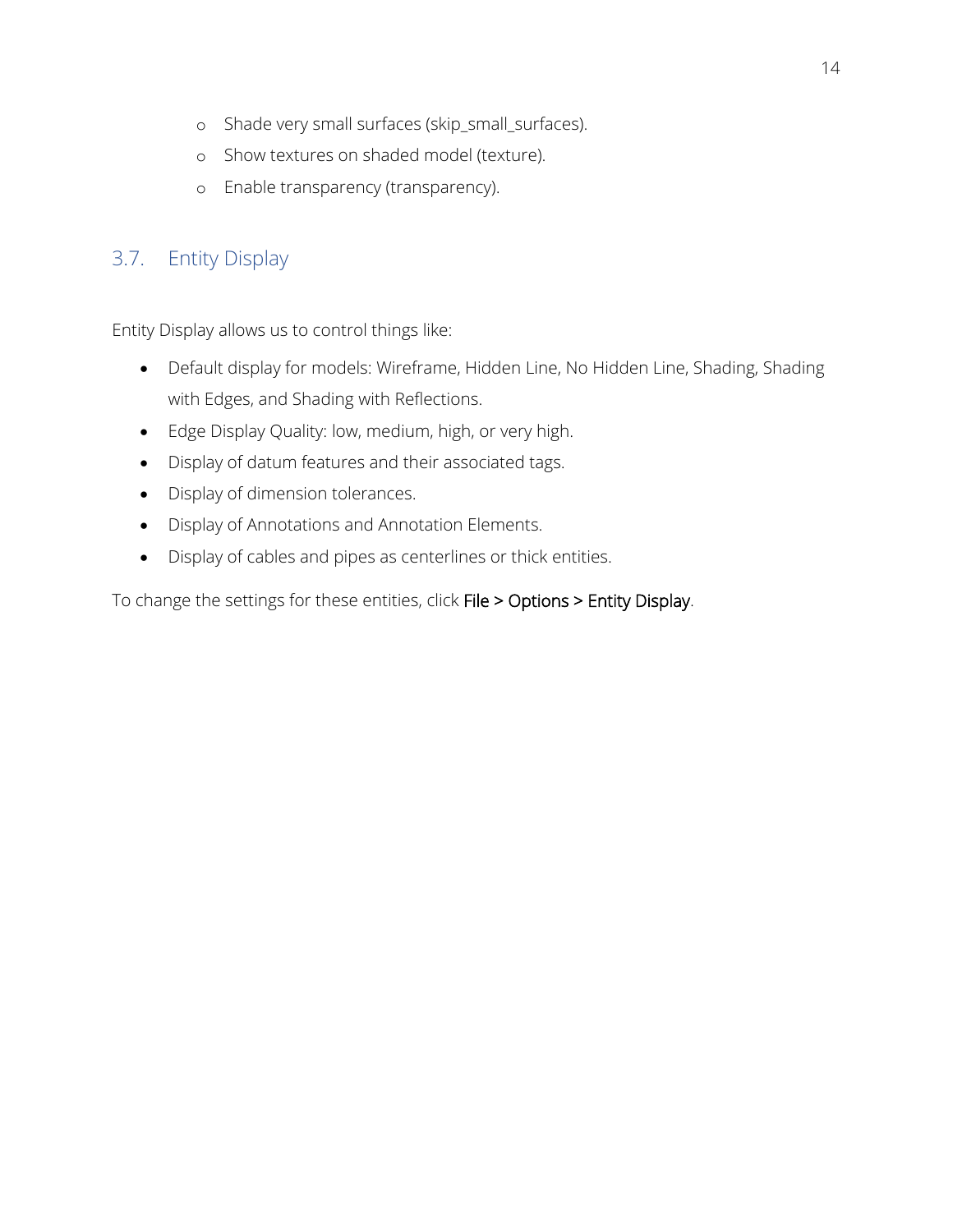|                                                                                                     | <b>Creo Parametric Options</b>                                                                                                    | $\times$         |  |  |  |  |
|-----------------------------------------------------------------------------------------------------|-----------------------------------------------------------------------------------------------------------------------------------|------------------|--|--|--|--|
| <b>Favorites</b>                                                                                    | Change how entities are displayed.                                                                                                |                  |  |  |  |  |
| Environment<br><b>System Appearance</b>                                                             | Geometry display settings                                                                                                         | $\blacktriangle$ |  |  |  |  |
| <b>Model Display</b>                                                                                | Default geometry display:<br><b>Shade With Edges</b><br>$\overline{\phantom{a}}$                                                  |                  |  |  |  |  |
| <b>Entity Display</b><br>Selection                                                                  | Edge display quality:<br>Very High<br>$\overline{\phantom{a}}$                                                                    |                  |  |  |  |  |
| Sketcher                                                                                            | Tangent edges display style:<br>Solid<br>$\overline{\mathbf v}$                                                                   |                  |  |  |  |  |
| Assembly<br><b>Notification Center</b>                                                              | Anti-Aliasing:<br>16X<br>$\overline{\phantom{a}}$                                                                                 |                  |  |  |  |  |
| Data Exchange<br>Sheetmetal                                                                         | $\sqrt{ }$ Show colors assigned to model surface                                                                                  |                  |  |  |  |  |
| <b>Update Control</b>                                                                               | Show silhouette edges                                                                                                             |                  |  |  |  |  |
| <b>Additive Manufacturing</b>                                                                       | Datum display settings                                                                                                            |                  |  |  |  |  |
| ▼ Customize<br>Ribbon<br>Quick Access Toolbar<br><b>Shortcut Menus</b><br><b>Keyboard Shortcuts</b> | Show datum planes<br>$\vee$ Show datum plane tags<br>$\triangledown$ Show datum axes<br>Show datum axis tags<br>Show datum points |                  |  |  |  |  |
| <b>Window Settings</b>                                                                              | Show point symbol as:<br>Cross<br>$\forall$                                                                                       |                  |  |  |  |  |
| Licensing<br><b>Configuration Editor</b>                                                            | $\vee$ Show datum point tags<br>Show datum coordinate system<br>$\vee$ Show coordinate system tags<br>$\triangledown$ Show images |                  |  |  |  |  |
|                                                                                                     | Dimensions, annotations, notes and reference designators display settings                                                         |                  |  |  |  |  |
|                                                                                                     | $\nabla$ Show dimension tolerances                                                                                                |                  |  |  |  |  |
|                                                                                                     | Show note names instead of note text                                                                                              |                  |  |  |  |  |
|                                                                                                     | Show reference designators of cabling, ECAD and piping components                                                                 |                  |  |  |  |  |
|                                                                                                     | Show annotations and Annotation Elements<br>$\triangledown$ Show annotation orientation grid                                      |                  |  |  |  |  |
|                                                                                                     | Capital and the Lat. A 100                                                                                                        |                  |  |  |  |  |
|                                                                                                     |                                                                                                                                   | Apply            |  |  |  |  |
| <b>Export Configurations</b>                                                                        | OK                                                                                                                                | Cancel           |  |  |  |  |

Some of the more significant settings (with their corresponding configuration option in parentheses) include:

- Geometry Display Settings:
	- o Default display for models (display): Wireframe, Hidden Line, No Hidden Line, Shading, Shading with Edges, and Shading with Reflections.
	- o Edge display quality (edge\_display\_quality): low, medium, high, and very high.
	- o Tangent edge display (tangent\_edge\_display): solid, no display, phantom, centerline, or dimmed.
	- o Anti-aliasing (enable\_fsaa) to reduce the jagged look of edges displayed at an angle.
	- o Colors assigned to model surfaces (color).
	- o Silhouette edges (display\_silhouette\_edges).
- Datum Display:
	- o Individual settings to control the display of datum planes, axes, points, coordinate systems, and their associated tags.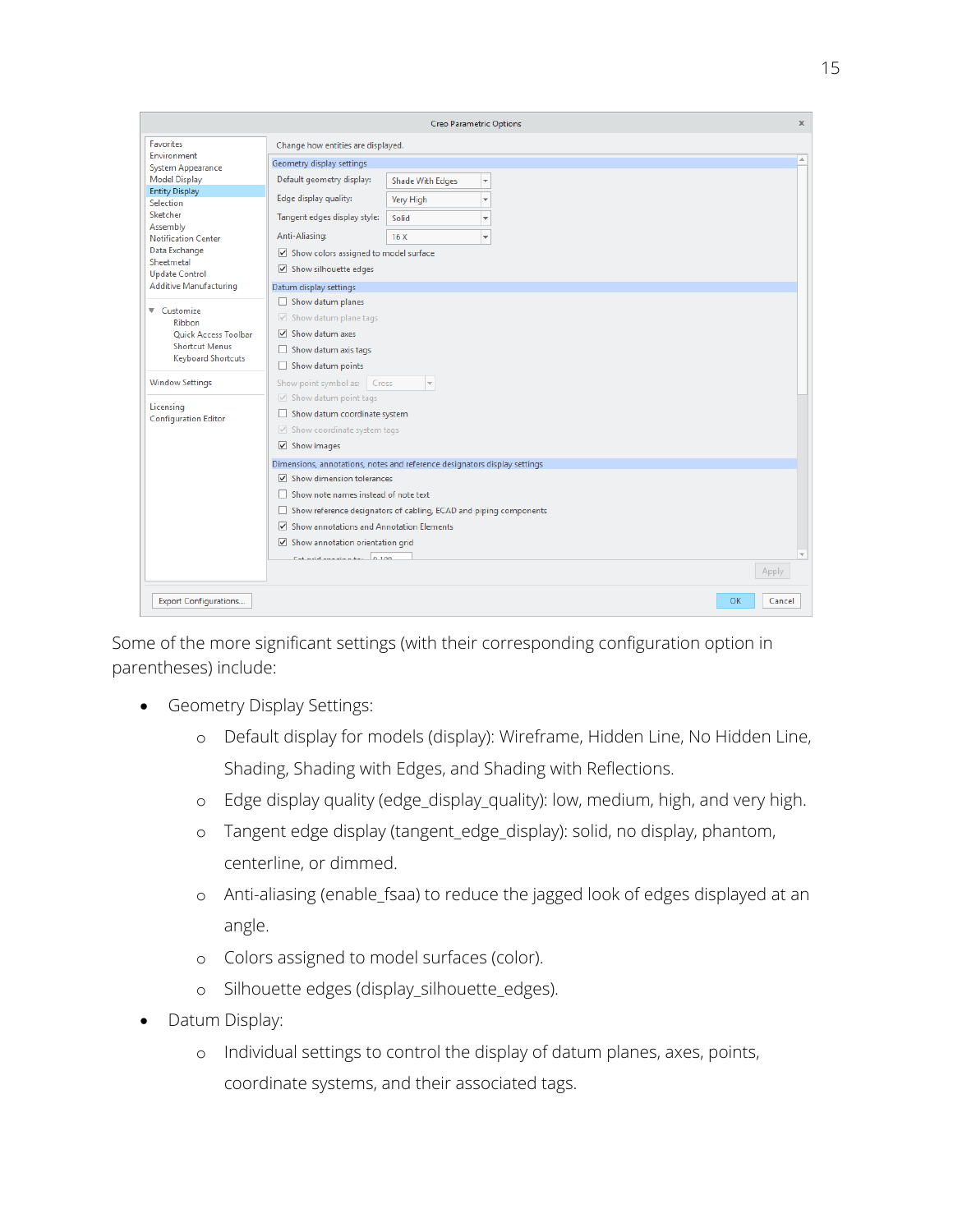- o How datum points appear (datum\_point\_symbol): cross, dot, circle, triangle, or square.
- o Images (display\_images): pictures imported into the model and placed on datum planes or planar surfaces.
- Dimensions, Annotations, Notes, and Reference Designators:
	- o Tolerance display (tol\_display).
	- o Reference designators (ref\_des\_display).
	- o Annotations (display\_annotations).
- Assembly Display Settings :
	- o Explode state animation (animate\_explode\_states) and duration (explode\_animation\_max\_time).
	- o Display of interference in cross sections (show\_interference\_in\_sections).
- Routed Systems:
	- o Cables displayed with their specified diameter or as curves along the center (display\_thick\_cables).
	- o Same control for pipes (display\_thick\_pipes).

## 3.8. Appearances

Colors can be applied to models and model entities (like surfaces) using the View > Appearances command. Creo Parametric comes with a limited number of pre-defined appearances, but you can create your own. An appearance can consist of:

- Color, as defined by RGB (red green blue) and/or HSV (hue saturation value).
- Highlight color.
- Properties such as intensity, ambience, shine, highlight, reflection, and transparency.
- Textures, bump maps, or decals.

On the GrabcCAD website, Klemen Eržen has made a full Pantone colors appearance file available for download for free. You can find it at the following URL:

https://grabcad.com/library/pantonecolorsfull-dmt

To create or modify the appearances available to your model or session, start by clicking View > Appearances > Appearance Manager.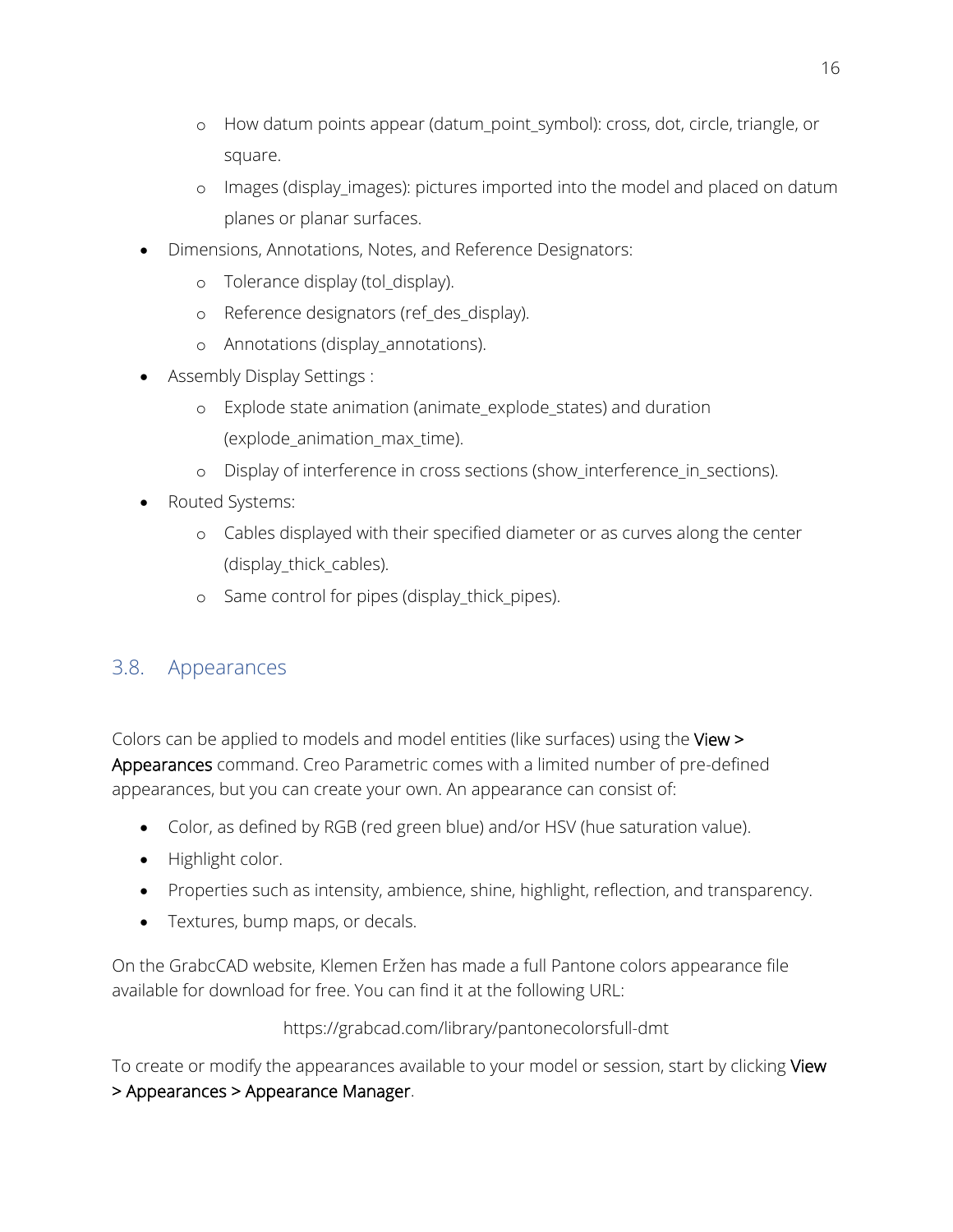|                                                   | <b>Appearances Manager</b><br>x                                   |
|---------------------------------------------------|-------------------------------------------------------------------|
| Q<br>됋도<br>Search                                 | Name pantone_807                                                  |
| $\times$ File $\times$<br>• My Appearances<br>* 1 | <b>Preview Appearance</b>                                         |
|                                                   |                                                                   |
|                                                   |                                                                   |
|                                                   |                                                                   |
| 碥<br>• Model                                      |                                                                   |
|                                                   |                                                                   |
| std-metals *<br>-Library                          | Keyword                                                           |
|                                                   | Description                                                       |
|                                                   | Properties<br>Texture<br>Bump<br>Decal                            |
|                                                   | $\overline{\phantom{a}}$<br>None<br>Class<br>Generic<br>Sub Class |
|                                                   | Color                                                             |
|                                                   | 90.00<br>Intensity                                                |
|                                                   | 90.00<br><b>Ambient</b>                                           |
|                                                   | <b>Highlight Color</b>                                            |
|                                                   | 50.00<br>Shine                                                    |
|                                                   | 25.00<br>Highlight                                                |
|                                                   | 0.00<br>Reflection                                                |
|                                                   | 0.00<br>Transparency                                              |
|                                                   |                                                                   |
|                                                   | Close                                                             |

In the Appearances Manager dialog box, you can perform actions including:

- Create new appearances by using the  $\overline{\bullet}$  icon under My Appearances.
- Use File > Append to add colors from another .dmt or older .map file.
- Use File > Save As to store an appearance.dmt file. Note: You must save the file with the name appearance.dmt; otherwise, Creo Parametric won't read it.

Then set the configuration option *pro\_colormap\_path* to the name of the *folder* that contains the appearance.dmt file.

## 3.9. Textures

As mentioned in the previous section, appearances can include textures. Creo Parametric comes with a set of pre-defined textures located at:

<loadpoint>\graphic-library\textures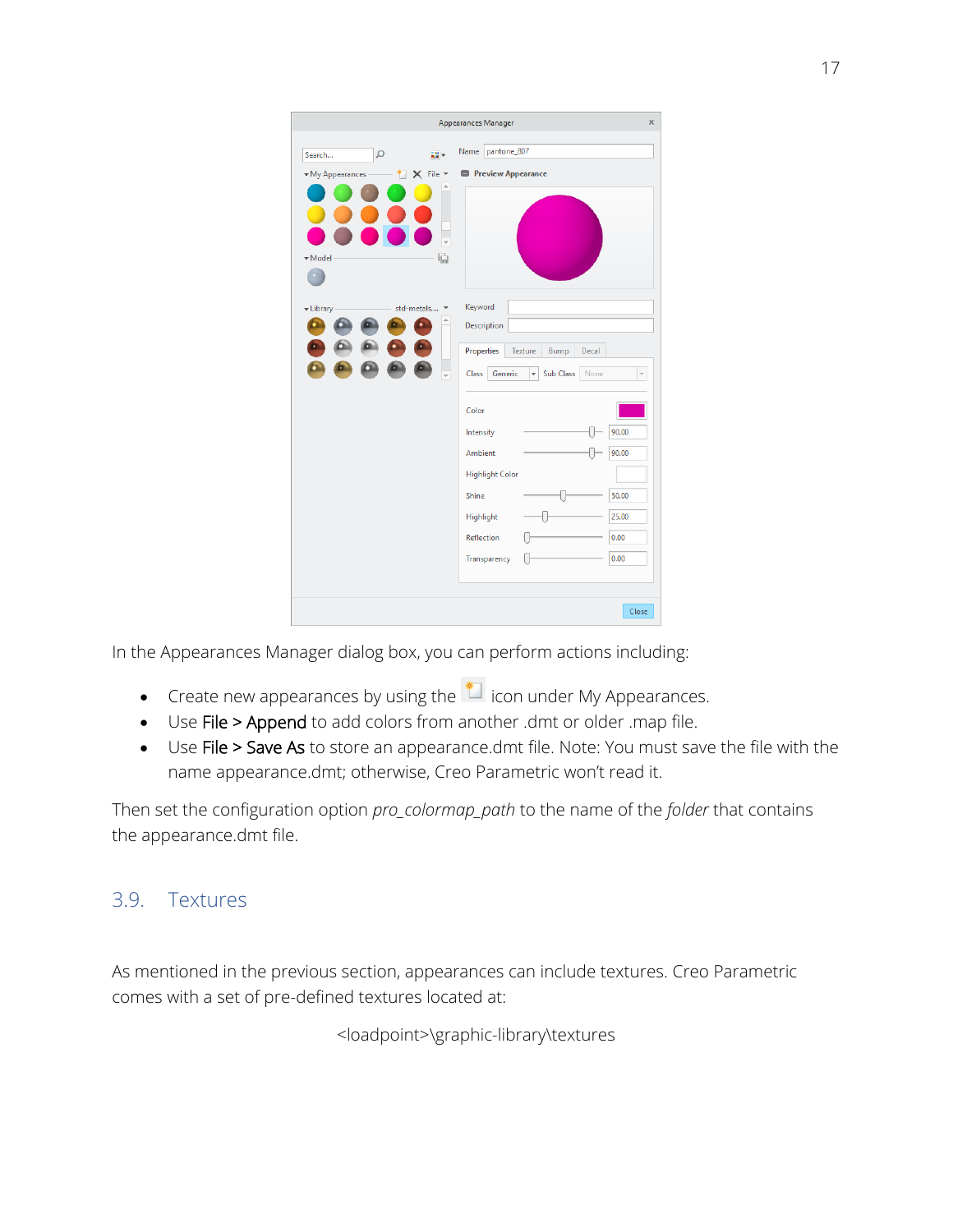Additional directories can be appended to the location that Creo Parametric searches for textures using the *texture\_search\_path* configuration option. However, to avoid errors, you may want to set the configuration option *save\_texture\_with\_model* to yes.

## 3.10. Tip: How to Change the Spin Center's Location

When the Spin Center is visible in the Graphics Area, the model rotates about that object when you hold down the middle mouse button and rotate the mouse. Sometimes you want the model to spin about a different location on the model. In large assemblies, it becomes convenient to spin the model about a point or vertex closer to where you are working.

To change the Spin Center's location, perform the following steps.

1. Click on the Saved Orientations  $\Box$  icon in the In Graphics Toolbar and select the Reorient command.

![](_page_17_Picture_5.jpeg)

2. In the View dialog box, click on the Type drop-down list (which says Orient by reference) and select Preferences.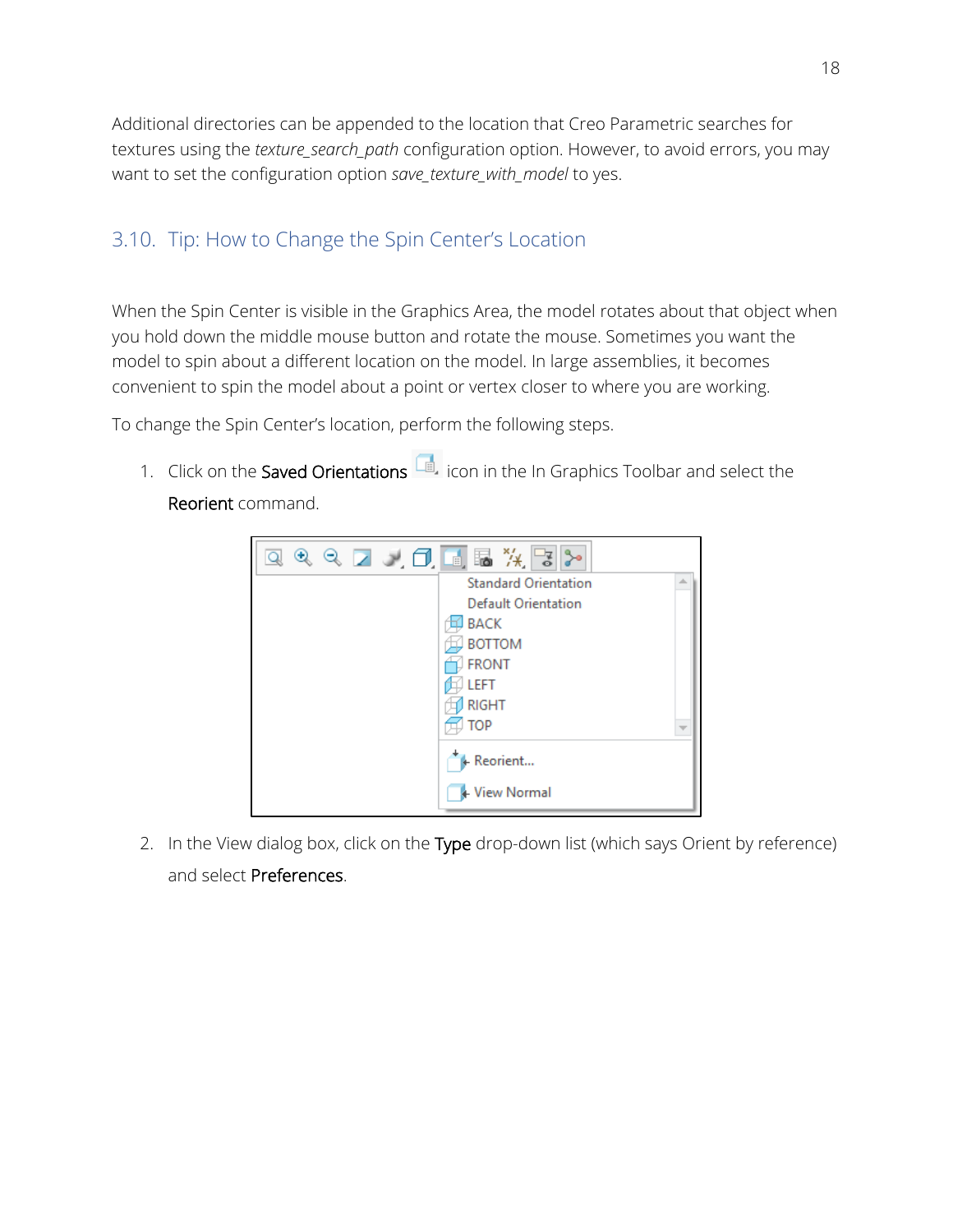|             | View                                          | $\mathbf x$             |
|-------------|-----------------------------------------------|-------------------------|
| View Name:  | <b>El</b> Saved Orientations                  | m                       |
| Orientation | Perspective                                   |                         |
| Type:       | Orient by reference                           | ▼                       |
|             | Dynamic orient<br>Referer Orient by reference |                         |
| Ŋ           | Preferences                                   |                         |
|             | Reference Two:<br>Top                         | $\overline{\mathbf{v}}$ |
| Default     |                                               |                         |
|             | Cancel<br>Reset<br>OK                         |                         |

3. Then select the radio button for Point or vertex, and select a new location.

| View                                                                                                                                                                                                    | ×      |
|---------------------------------------------------------------------------------------------------------------------------------------------------------------------------------------------------------|--------|
| <b>View Name:</b>                                                                                                                                                                                       | b      |
| <b>El</b> Saved Orientations                                                                                                                                                                            |        |
| Orientation<br>Perspective                                                                                                                                                                              |        |
| Preferences<br>Type:                                                                                                                                                                                    | ÷      |
| <b>Spin Center</b><br>$\bigcirc$ Model center<br>$\bigcirc$ Screen center<br>◉ Point or vertex<br>$\bigcirc$ Edge or axis<br>○ Coordinate system<br>ß<br><b>Default Orientation</b><br><b>Trimetric</b> | ÷      |
| 0.00<br>Υ<br>$X$ 0.00                                                                                                                                                                                   |        |
| OK<br>Reset                                                                                                                                                                                             | Cancel |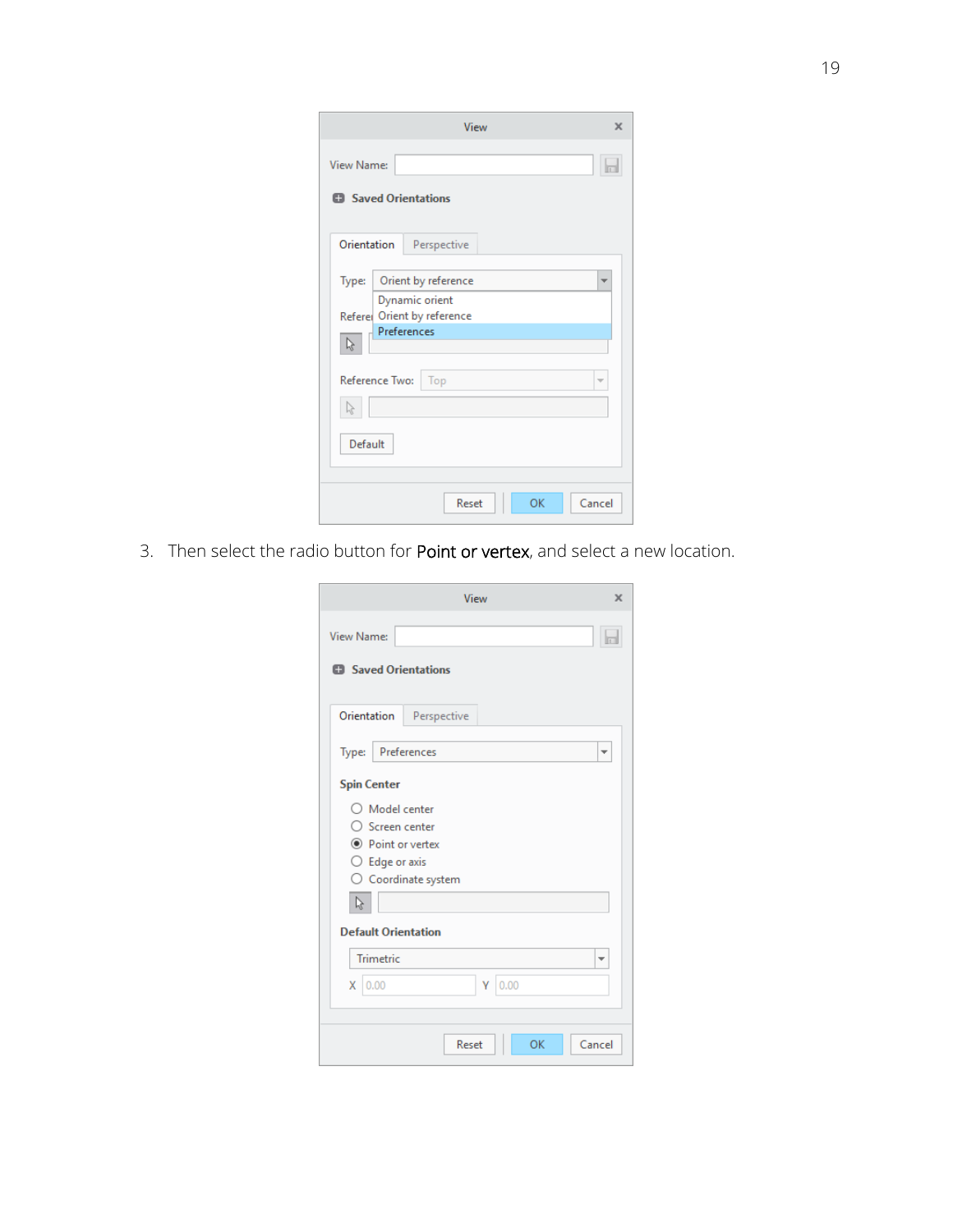4. A Menu Manager opens that allows you to select a location on a curve, edge, or surface instead of a point or vertex.

![](_page_19_Picture_1.jpeg)

- 5. Alternatively, you can use the radio buttons for Edge or axis or Coordinate System if you prefer.
- 6. Click OK when finished and your Spin Center will be relocated.

Unfortunately, you cannot save the new Spin Center with the model.